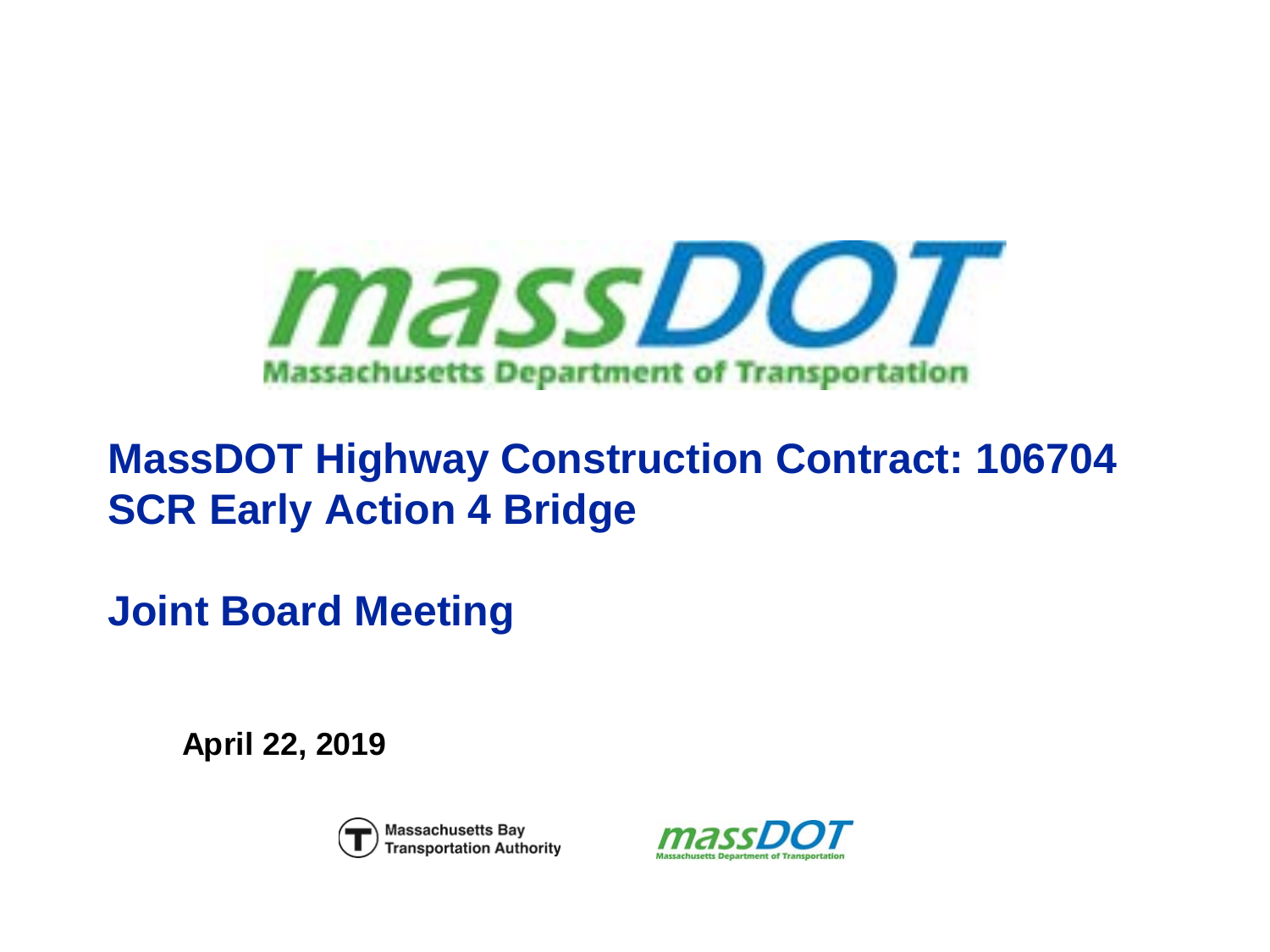

### **Purpose and Need**

- Replacement of 4 bridges are part of the overall South Coast Rail Phase 1 Program
- Permitted under the state footprint bridge exemption
- Bridge design load conforms to Cooper E80
- Will allow for passenger service
	- Constructed for higher speeds
	- Restoration of 2<sup>nd</sup> track over the Cotley River Bridges
- Completes reconstruction of railroad bridges on New Bedford Main Line for the South Coast Rail Program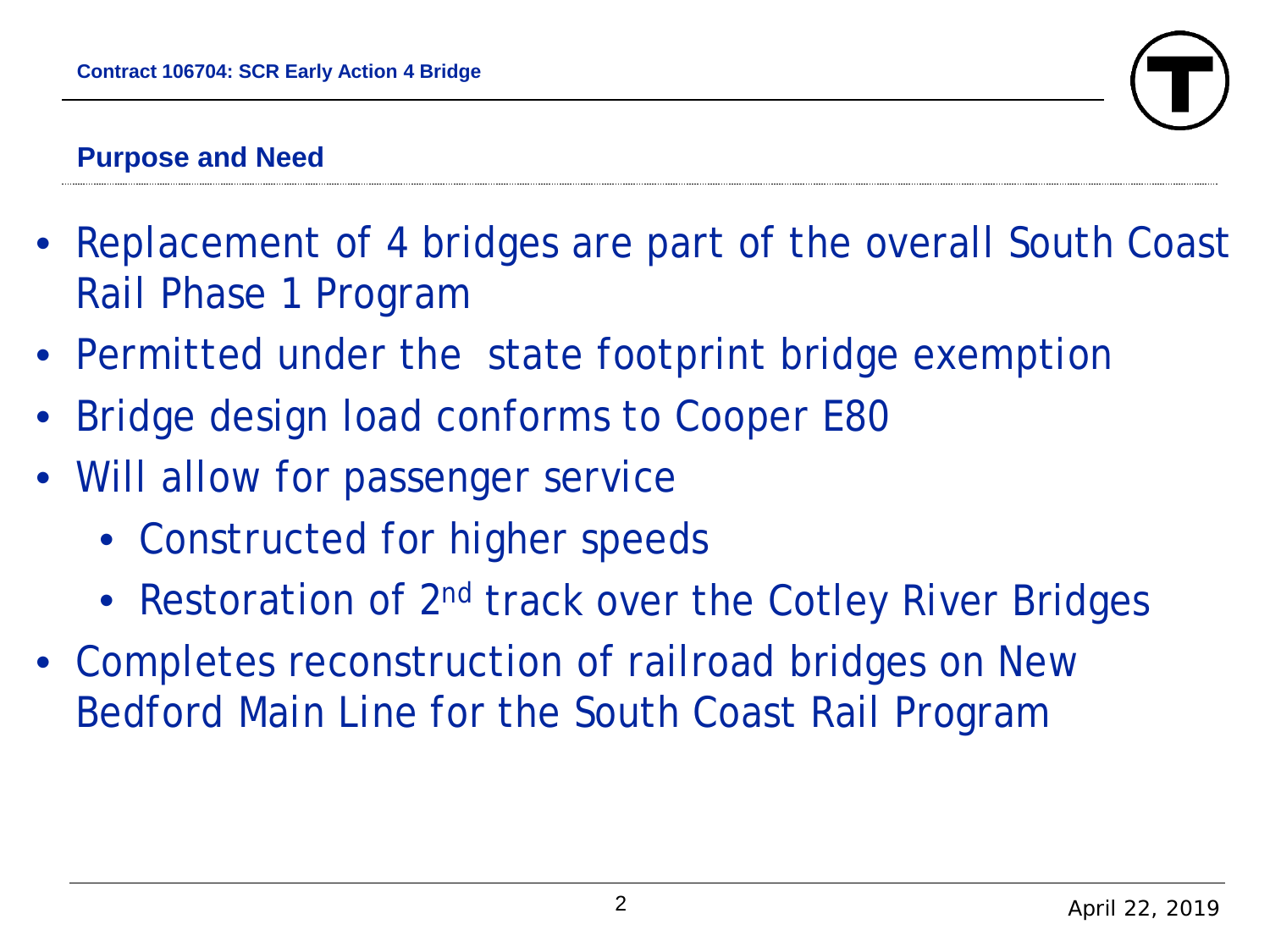

### **Construction Scope**

- Bridges in the Contract include:
	- Cotley River North
	- Cotley River South
	- Cedar Swamp River
	- Fall Brook
- Replacement of one culvert
- 13,330 feet of track replacement
- Contractor to work from existing ROW
- Access sites from Cotley St, Padelford St., Malbone St. and Chace Rd.
- Rapid construction techniques

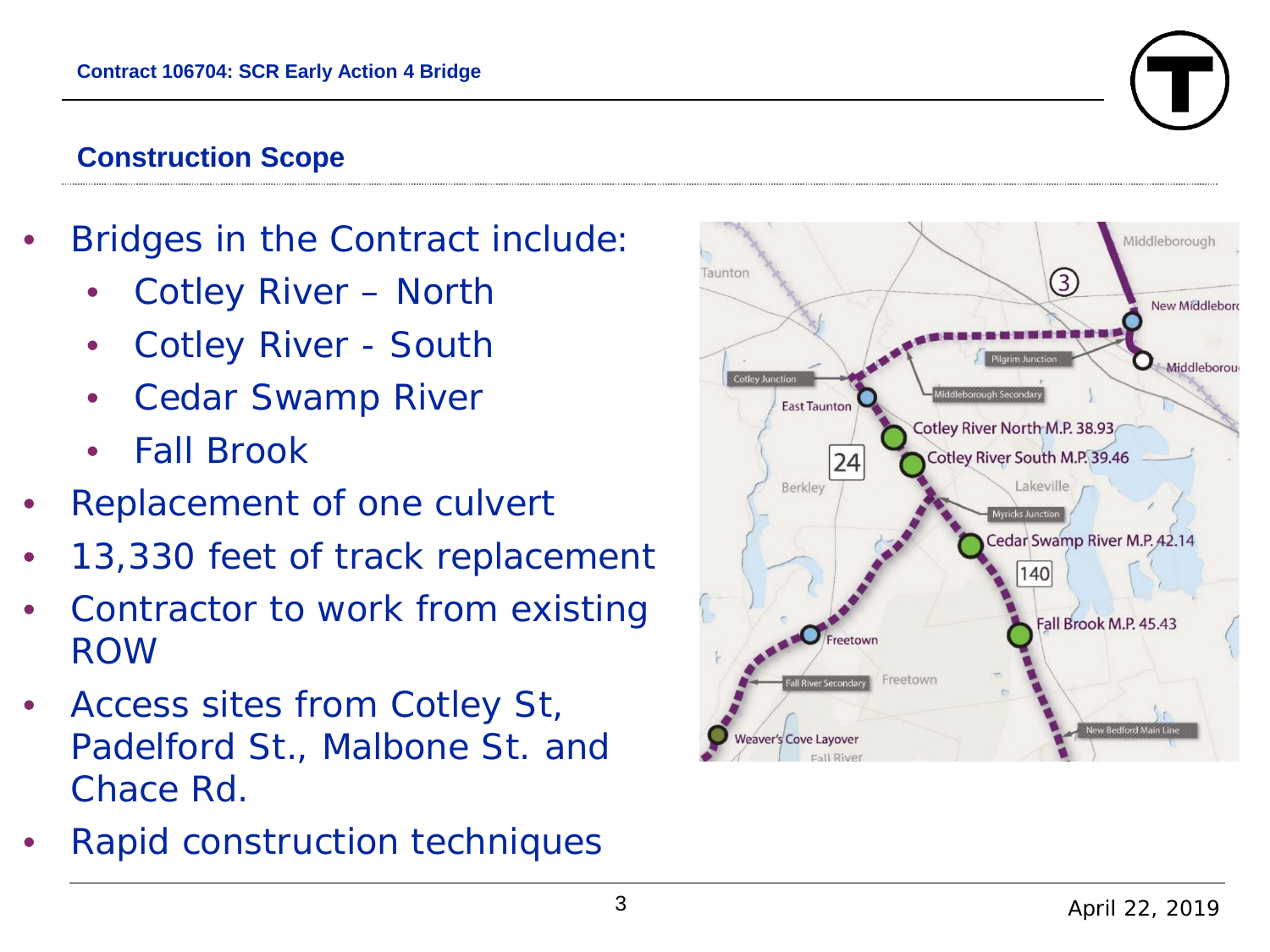### **Construction Sequence**

- Ongoing coordination with Mass Coastal Railroad
- Cotley River Bridges
	- Bridges can be reconstructed during regularly scheduled freight service
	- Track 1 is reconstructed and restored
	- Two turnouts are installed so Track 2 can be reconstructed as trains can operate on Track 1
	- Track 2 is reconstructed
- Fall Brook and Cedar Swamp
	- Bridges will be replaced during a eleven day shutdown
	- Preliminary bridge work can be performed during regularly scheduled freight service





Cotley River (South)



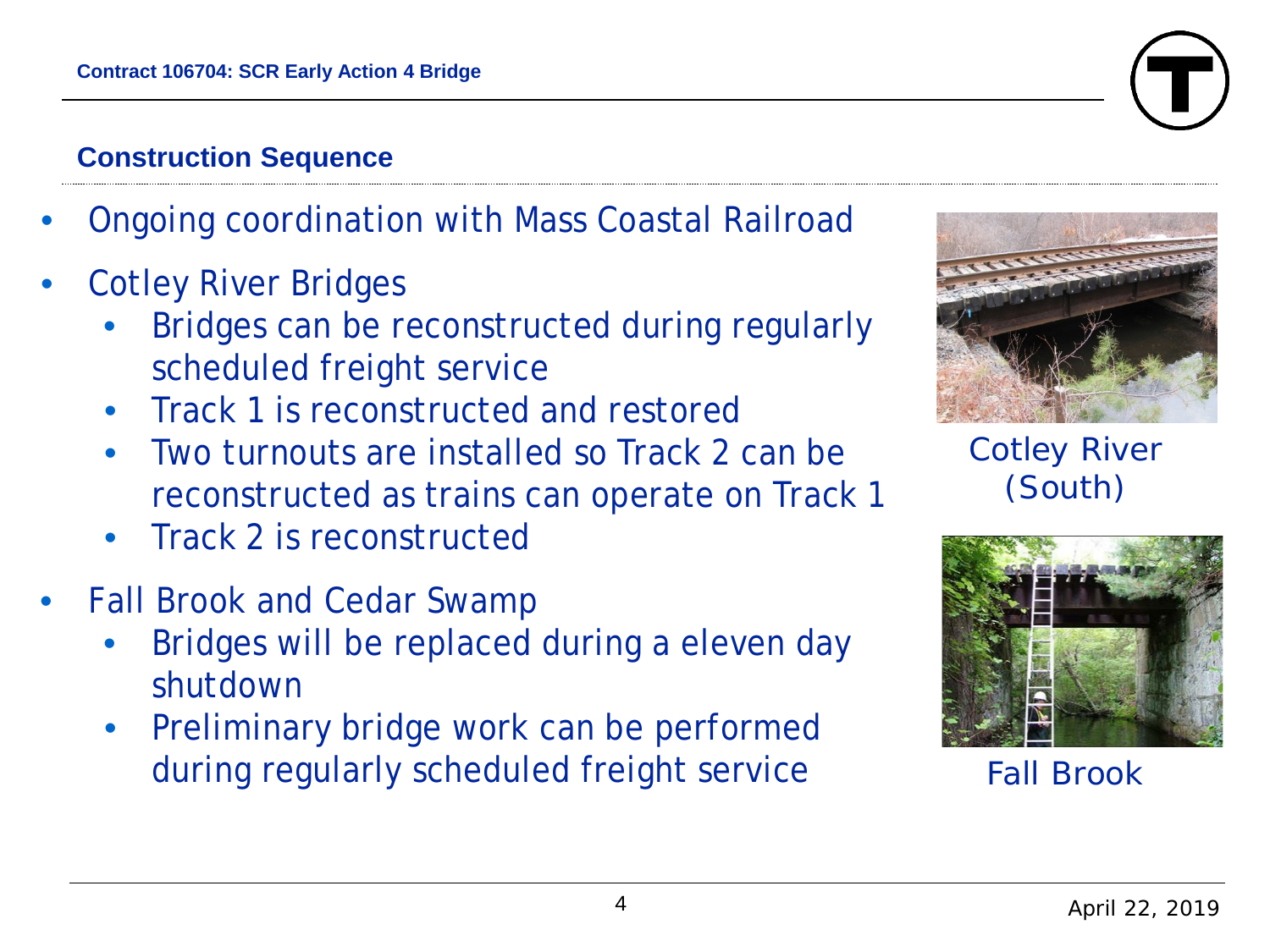

### **Anticipated Impacts**

- Access sites from Cotley St, Padelford St., Malbone St. and Chace Rd.
- Roadway flaggers are part of the program
- 11 day freight shut down to construct Cedar Swamp and Fall Brook
- All bridges are remote with no residential abutters

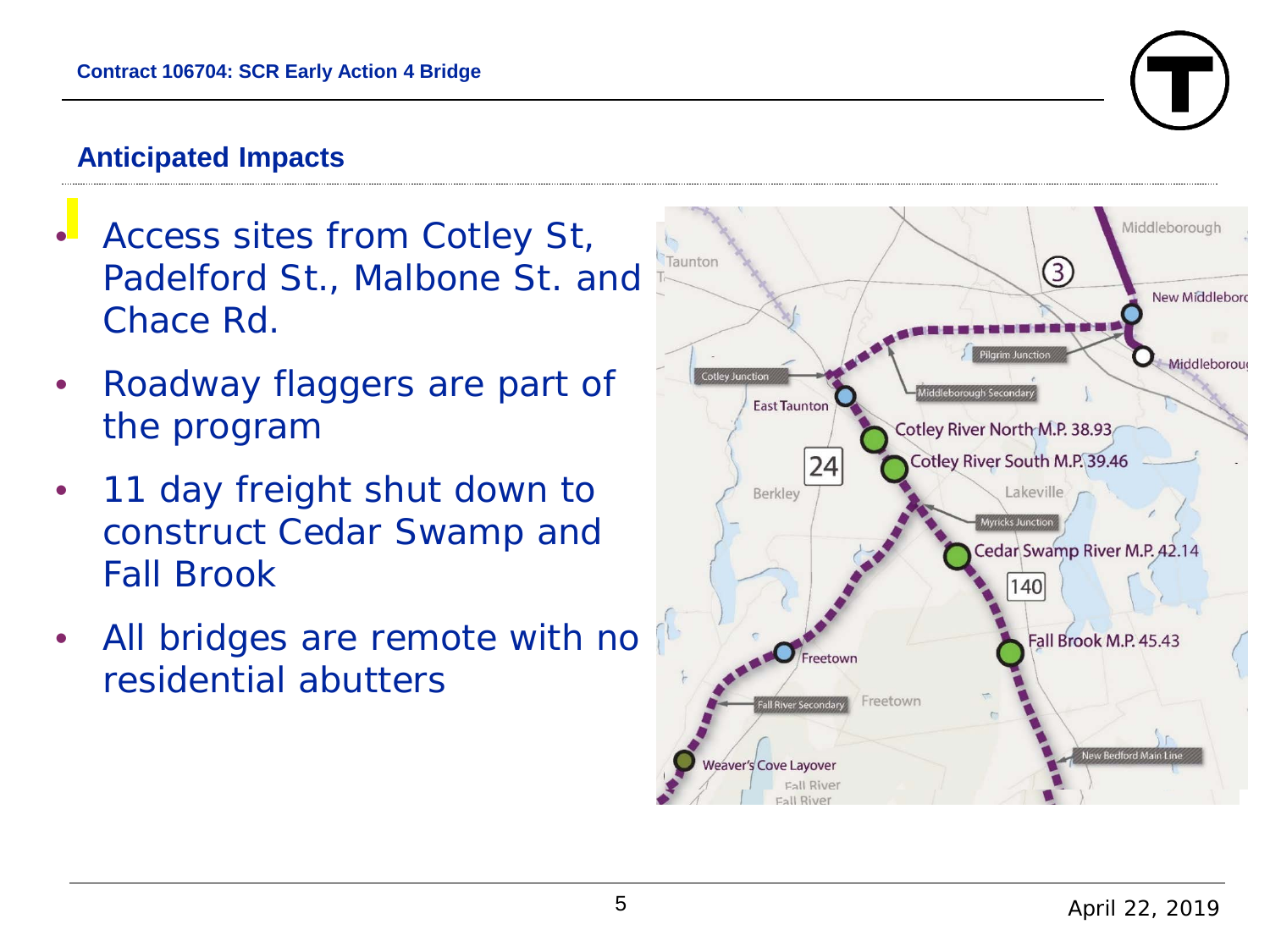### **Public Process Summary**

- During the Phase 1 permitting process held 2 community meetings in March 2018
- Received the MEPA Certificate for Phase 1 in June 2018
- Starting in FY18, attended Conservation Commissions meetings in Berkley, Freetown, and Lakeville
- Received Order of Conditions from the three communities in FY18
- Continue to meet with individual communities within the project area



# **South Coast Rail**

**Draft Supplemental Environmental Impact Report** 

massDO1

**Prepared for** 

Massachusetts Department of Transportation Ten Park Plaza Boston, Massachusetts

Prepared by The VHB/HNTB Team - a Joint Venture 99 High Street, 10th Floor **Boston, Massachusetts** 

Contract No. 99771

**JANUARY 31, 2018** 

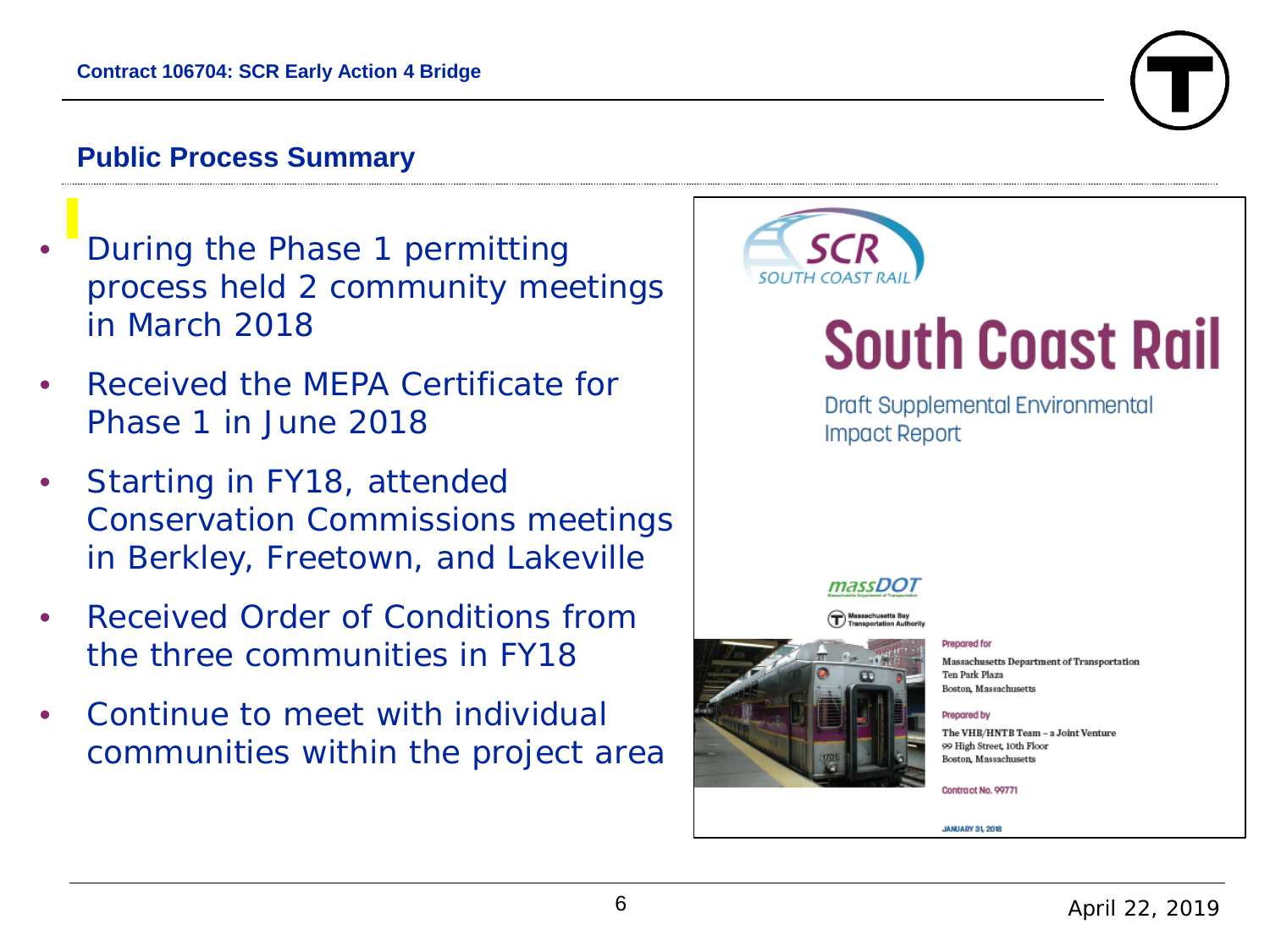

### **Program Schedule**

|                                                                            | 2018                                          |                                                  | 2019                                |                                                                       |                        |           |                          |           |                            |                                                    |                                      |                | 2020                 |                                                       |                                            |                                             |                           |    |    |                                         |    |    |    |              | 2020 |   |    |       |  |   |
|----------------------------------------------------------------------------|-----------------------------------------------|--------------------------------------------------|-------------------------------------|-----------------------------------------------------------------------|------------------------|-----------|--------------------------|-----------|----------------------------|----------------------------------------------------|--------------------------------------|----------------|----------------------|-------------------------------------------------------|--------------------------------------------|---------------------------------------------|---------------------------|----|----|-----------------------------------------|----|----|----|--------------|------|---|----|-------|--|---|
| $\mathbf{o}$                                                               | N                                             | D                                                | J                                   | F                                                                     | M                      | A         | M                        |           |                            | A                                                  | S                                    | $\mathbf{o}$   | N                    | D                                                     | J                                          | F                                           | M                         | A  | M  |                                         |    | A  | S  | $\mathbf{o}$ | N    | D | J. | $F$ M |  | A |
|                                                                            |                                               |                                                  |                                     |                                                                       |                        |           |                          | 1         | $\overline{2}$             | 3                                                  | 4                                    | 5              | 6                    | $\overline{7}$                                        | 8                                          | 9                                           | 10                        | 11 | 12 | 13                                      | 14 | 15 | 16 | 17           | 18   |   |    |       |  |   |
|                                                                            |                                               |                                                  | <b>Winter Season</b>                |                                                                       |                        |           |                          |           |                            |                                                    |                                      |                | <b>Winter Season</b> |                                                       |                                            |                                             |                           |    |    |                                         |    |    |    |              |      |   |    |       |  |   |
|                                                                            |                                               |                                                  |                                     |                                                                       |                        |           |                          |           |                            | Notice to Proceed (NTP) (23-Jun-19)                |                                      |                |                      |                                                       |                                            |                                             |                           |    |    |                                         |    |    |    |              |      |   |    |       |  |   |
|                                                                            |                                               |                                                  |                                     |                                                                       |                        |           |                          |           |                            |                                                    |                                      |                |                      |                                                       |                                            | Critical Submittal, Procurment and Delivery |                           |    |    |                                         |    |    |    |              |      |   |    |       |  |   |
|                                                                            |                                               |                                                  |                                     |                                                                       | <b>Mob and Phase 1</b> |           |                          |           |                            |                                                    |                                      | <b>Phase 1</b> |                      | Phase 2                                               |                                            |                                             | <b>Cotley River North</b> |    |    |                                         |    |    |    |              |      |   |    |       |  |   |
|                                                                            |                                               |                                                  |                                     | <b>Mob and Phase 1</b><br><b>Phase 1</b>                              |                        |           |                          |           |                            |                                                    | <b>Cotley River South</b><br>Phase 2 |                |                      |                                                       |                                            |                                             |                           |    |    |                                         |    |    |    |              |      |   |    |       |  |   |
|                                                                            |                                               |                                                  | <b>Sheet Pile Retaining Wall</b>    |                                                                       |                        |           |                          |           |                            |                                                    |                                      |                |                      |                                                       |                                            | <b>Cotley Track #1 Construction</b>         |                           |    |    |                                         |    |    |    |              |      |   |    |       |  |   |
|                                                                            |                                               |                                                  | <b>Track and Bridge Preassembly</b> |                                                                       |                        |           |                          |           |                            |                                                    | Cotley Track #2 Construction         |                |                      |                                                       |                                            |                                             |                           |    |    |                                         |    |    |    |              |      |   |    |       |  |   |
|                                                                            |                                               |                                                  |                                     | $\sqrt{2}$<br>Cedar Swamp River Bridge<br><b>Mob and Phase 1</b><br>∄ |                        |           |                          |           |                            |                                                    |                                      |                |                      |                                                       |                                            |                                             |                           |    |    |                                         |    |    |    |              |      |   |    |       |  |   |
|                                                                            |                                               |                                                  |                                     |                                                                       |                        |           |                          |           | No of<br>Calendar          | <b>Mob and Phase 1</b>                             |                                      |                |                      |                                                       | <b>Fall Brook River Bridge</b><br>┯        |                                             |                           |    |    |                                         |    |    |    |              |      |   |    |       |  |   |
| <b>Activity</b><br>ID                                                      |                                               |                                                  |                                     | <b>Activity description</b>                                           |                        |           | Milestone<br><b>Date</b> |           | <b>Days</b>                | 11-Day Bridge Replacementement -                   |                                      |                |                      |                                                       |                                            |                                             |                           |    |    | MS#03 - Full Beneficial Use (05-Aug-20) |    |    |    |              |      |   |    |       |  |   |
|                                                                            |                                               |                                                  |                                     |                                                                       |                        |           |                          |           | <b>After</b><br><b>NTP</b> |                                                    |                                      |                |                      |                                                       |                                            | <b>Closeout Documentation for SC</b>        |                           |    |    |                                         |    |    |    |              |      |   |    |       |  |   |
| <b>NTP</b>                                                                 |                                               |                                                  |                                     | Notice to Proceed (NTP)                                               |                        |           |                          | 23-Jun-19 |                            |                                                    |                                      |                |                      |                                                       | MS#02 - Substantial Completion (04-Sep-20) |                                             |                           |    |    |                                         |    |    |    |              |      |   |    |       |  |   |
| MS03                                                                       |                                               |                                                  | MS#03 - Full Beneficial Use         |                                                                       |                        | 05-Aug-20 | 410                      |           |                            |                                                    |                                      |                |                      | <b>Punchlist and Demobilization</b>                   |                                            |                                             |                           |    |    |                                         |    |    |    |              |      |   |    |       |  |   |
|                                                                            | M5#02 - Substantial Completion<br><b>MS02</b> |                                                  |                                     |                                                                       |                        | 04-5ep-20 |                          | 440       |                            |                                                    |                                      |                |                      | MS#01 - Contractor Field Completion (CFC) (19-Oct-20) |                                            |                                             |                           |    |    |                                         |    |    |    |              |      |   |    |       |  |   |
| <b>MS01</b>                                                                |                                               | MS#01 - Contractor Field Completion<br>19-Oct-20 |                                     |                                                                       |                        |           |                          | 485       |                            |                                                    |                                      |                |                      |                                                       |                                            |                                             |                           |    |    |                                         |    |    |    |              |      |   |    |       |  |   |
|                                                                            |                                               |                                                  |                                     |                                                                       |                        |           |                          |           |                            |                                                    |                                      |                |                      |                                                       |                                            |                                             |                           |    |    |                                         |    |    |    |              |      |   |    |       |  |   |
| <b>Cotley River South</b><br><b>Pre-construction</b><br><b>Cedar Swamp</b> |                                               |                                                  |                                     |                                                                       |                        |           |                          |           |                            |                                                    |                                      |                |                      |                                                       |                                            | <b>Punchlist Closeout</b>                   |                           |    |    |                                         |    |    |    |              |      |   |    |       |  |   |
|                                                                            | <b>Cotley River North</b>                     |                                                  |                                     |                                                                       |                        |           |                          |           |                            | <b>Cotley River Trackwork</b><br><b>Fall Brook</b> |                                      |                |                      |                                                       |                                            |                                             |                           |    |    | <b>Milestones</b>                       |    |    |    |              |      |   |    |       |  |   |
|                                                                            |                                               |                                                  |                                     |                                                                       |                        |           |                          |           |                            |                                                    |                                      |                |                      |                                                       |                                            |                                             |                           |    |    |                                         |    |    |    |              |      |   |    |       |  |   |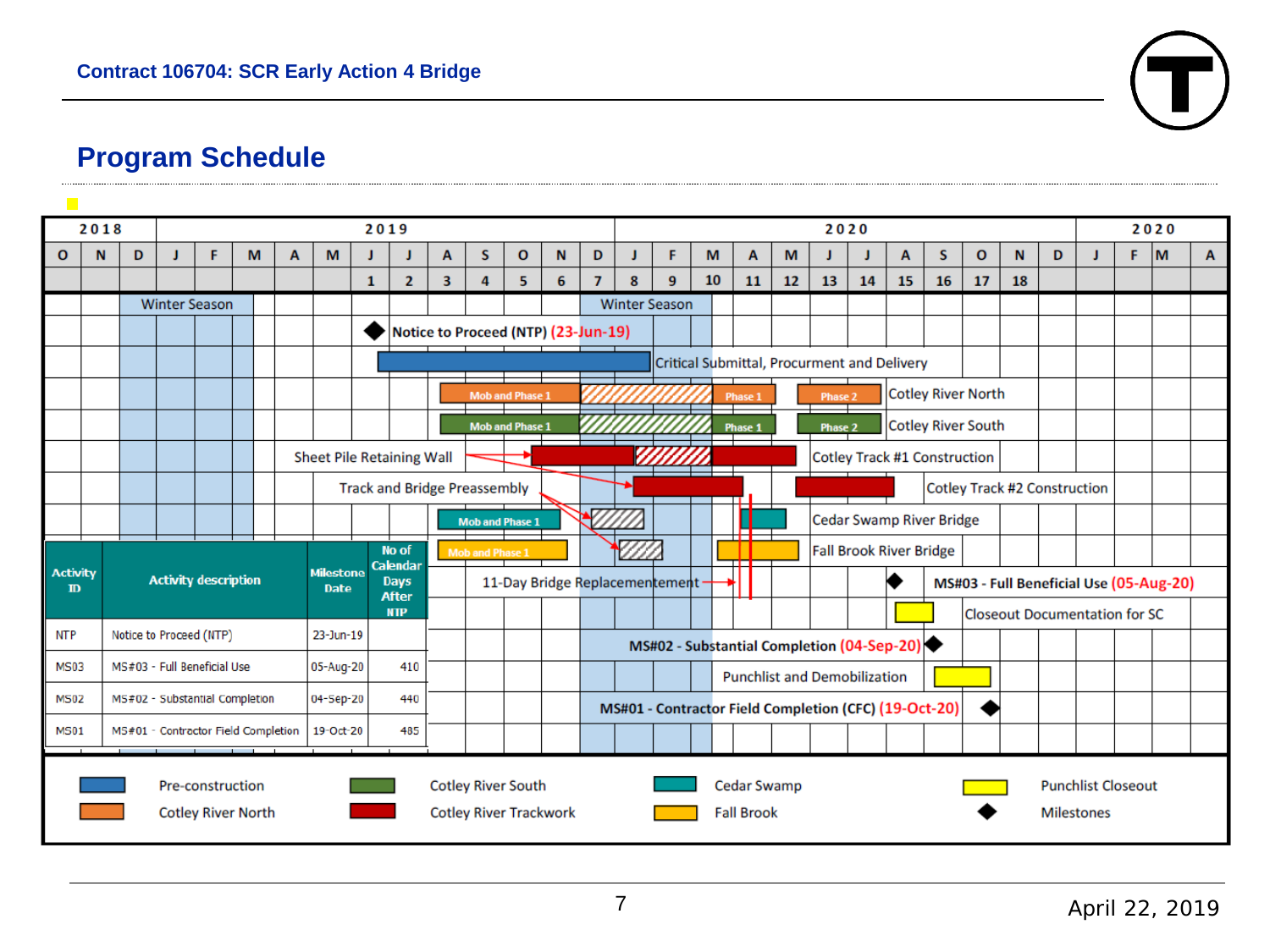### **Construction Procurement**

- Project was advertised on December 22, 2018
- Engineer's Estimate was \$25,244,095.00
- Bid Opening was on April 9, 2019
- Eight (8) Bids were received:

**\$21,977,824 J F White Contracting**  \$22,209,000.00 Barletta Heavy Division \$22,994,535.20 D W White Construction \$24,749,445.19 MAS Mohawk JVI \$24,869,779.00 A A Will Corp \$24,884,964.00 Manafort Brothers \$26,637,576.50 MIG Corporation \$27,275,042.00 Skanska USA Civil Northeast

• The difference between the low and engineer's estimate is due to J F White already mobilized for the MassDOT Rail & Transit Culvert contract.

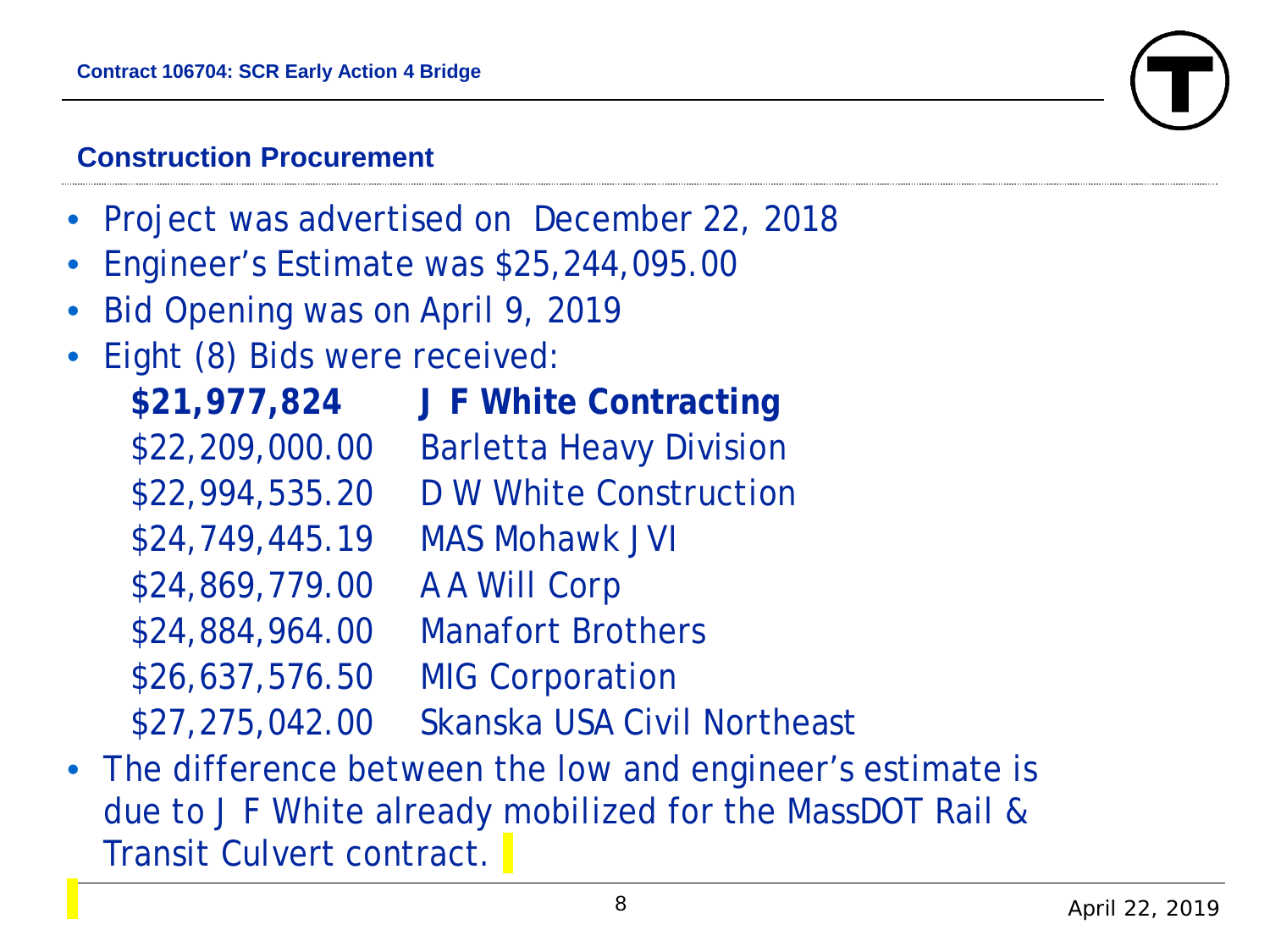

### **Overall Project Budget**

| <b>Line Item</b>            | <b>Budget</b>   |
|-----------------------------|-----------------|
| <b>Bid Amount</b>           | \$21,977,824.00 |
| Contingencies (10%)         | \$2,197,782.40  |
| <b>Railroad Flaggers</b>    | \$847,990.00    |
| <b>Traffic Control</b>      | \$25,000.00     |
| 5% Construction Engineering | \$1,089,891.20  |
| <b>Total</b>                | \$26,147,487.60 |

# **Design Engineering = \$2.1M**